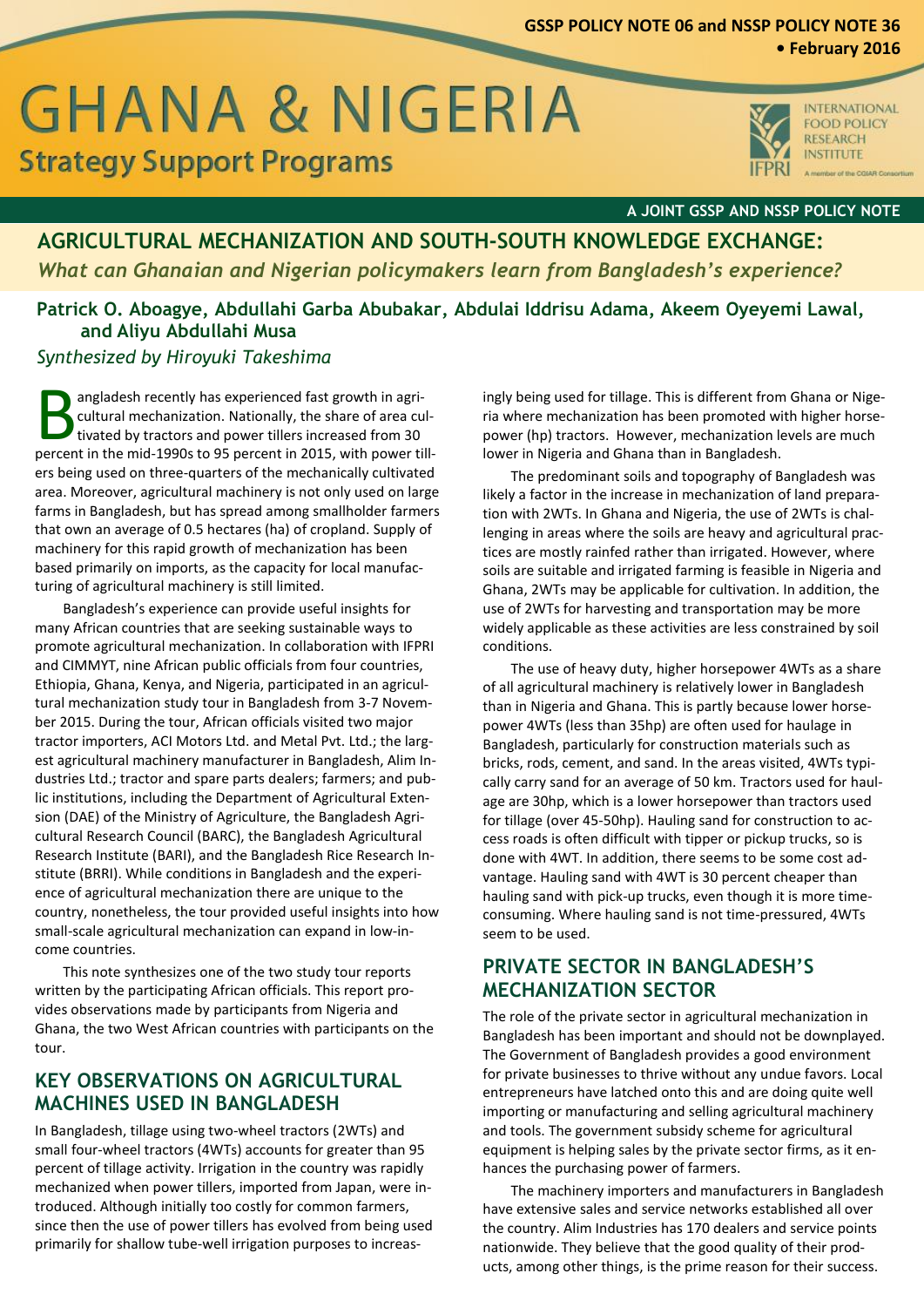Suppliers and importers offer after-sales service, often free of charge for multiple servicing periods. Suppliers and importers offer credit to farmers or service providers for the sale of agricultural machinery. Customers are required to make a down payment on the cost of the machinery of 30 to 35 percent, paying the balance with interest over 24 months. Agricultural machinery firms use a number of steps to screen customers to minimize the risk of default. Application forms of beneficiaries are rated and evaluated, and credit applications are linked to the national ID system in order to ensure security. Supplier and importers require post-dated checks for 3 months of payments from customers as a source of security. They require no collateral from the customer, but retain ownership of the machine until the final payment is made. In the event of payment default by a customer, the machine is repossessed and resold to another interested farmer.

Importantly, importers, manufacturers, and dealers often have diverse business portfolios. ACI Motors Ltd. is a conglomerate that handles a variety of products ranging from pharmaceuticals to consumer products to logistics. Having such a diverse portfolio of businesses mitigate the risks for the firm that would be associated with engaging solely in the agricultural machinery supply business.

Not all agricultural machines find a market in Bangladesh. Farmers have generally rejected combine harvester equipment due to its high costs. Straw is important to farmers, so, therefore, they prefer to use reapers for harvesting operations.

In some places such as the area of Sylhet, rice yields are about 11 or 12 mt/ha, as a result of efficient land preparation practices involving multiple tillage and crossing by power tillers. Since poor land preparation leads to low yields, farmers are willing to pay for multiple intensive tillage operations on their plots. No-tillage practices are not employed by farmers, although research on minimum tillage, strip tillage, and conservation tillage are on-going in Bangladesh. Given the strong emphasis on good tillage under current production practices, this enables power tiller owners to realize substantial returns from land preparation on small plots.

A result of the long history of power tiller use by farmers in Bangladesh is that farmers have acquired substantial knowledge on the repair and maintenance of the power tiller. In consequence, power tillers are largely repaired by their owners without recourse to the dealers or other mechanics.

## **AGRICULTURAL MECHANIZATION POLICIES**

Several government agencies collaborate in Bangladesh to achieve the national agricultural mechanization goals – the Bangladesh Agricultural Development Corporation (BADC), the Bangladesh Rural Development Board (BRDB), DAE, BRRI, BARI, and BARC. They share information and are on the same page on most issues. Similar institutions exist in Nigeria, but there they have some overlapping functions, sometimes leading to an unhealthy rivalry among agencies. It is clear from what was observed in Bangladesh that the roles and functions of the Nigerian agencies should be clearly delineated and harmonious working relationships should be promoted among these institutions for effective and efficient collaborative work. Similar institutions exist in Ghana that focus on crop and agricultural research, but there is no research unit that solely researches agricultural mechanization development. Moreover, while Ghana has mapped some broad strategies on mechanization, it has yet to develop its policy on agricultural mechanization.

#### **Research System and Extension Network**

BARI and BRRI have invested extensively in research and development (R&D) activities on improved crop varieties, which might indirectly have helped raise the profitability of mechanized farming. In recent years, average yields reported in Bangladesh were 5 mt/ha for rice and 6 mt/ha for maize. These yields are much higher than yields for the same crops in Ghana and Nigeria, which are around 2 mt/ha.

There are functional agricultural machinery and post-harvest research units situated at BARI and BRRI. Funding for these research units is from the Government of Bangladesh, FAO, and other development partners. The activities of these institutes are solely to design, develop, and promote the adaption of agricultural machinery and other equipment for various farm operations. The government played a role in developing machine prototypes that were then offered to the private sector to assess usability and to receive feedback from farmers. Prototypes developed at BARI and BRRI are tested and commercialized through local manufacturers, who are given the designs to use in manufacturing the machines for farmers. The research units in BARI and BRRI are involved in the commercialization of machinery products through monitoring and supervision to ensure that quality standards are adhered to. One of the promotion mechanisms for the adoption of new technology is through the research units consulting with agricultural extension officers to release finished products on a temporary basis to key farmers for demonstration purposes. Through such efforts, the research units have developed a power tiller implement that undertakes four operations – rotary tilling, seeding, fertilizer application, and levelling – in a single pass. This implement is presently being utilized by wheat and maize farmers on fields visited during this study tour. An efficient fertilizer applicator, the urea super granular (USG) applicator, has been developed and commercialized for farmers by the research units. Researchers have also designed and developed tools like simple maize shellers, which can be a benefit for female farmers who are often responsible for post-harvest processing tasks.

BARI and BRRI focus their machinery design and development efforts on implements that can be operated with power tillers, which are widely used on the small and fragmented farm plots of the country, but are still not widely used in neighboring countries like India. They also have modified implements to be operable with power tillers developed in China. These are adapted for a range of crops with different seed sizes, since multi-crop farming is still dominant in the farming systems of Bangladesh.

These institutions have effectively documented the products they developed and the quantities of machinery products in use in Bangladesh. Ghana and Nigeria similarly should improve their documentation of machinery innovation.

One dimension of agricultural machinery development that has not been resolved by BARI and BRRI is the balance between how much to invest in the development of indigenous machinery designs and how much to focus on direct transfer of foreign designed machines. Many agricultural machines, such as reapers and harvesters, are imported from India, China, Vietnam, South Korea, and Thailand. As Ghana and Nigeria face the same question, the countries could learn lessons from Bangladesh in this regard. However, given the limited development of indigenous machinery in Ghana and Nigeria, at present the countries can best strengthen their R&D systems by gathering information of available machines in other countries.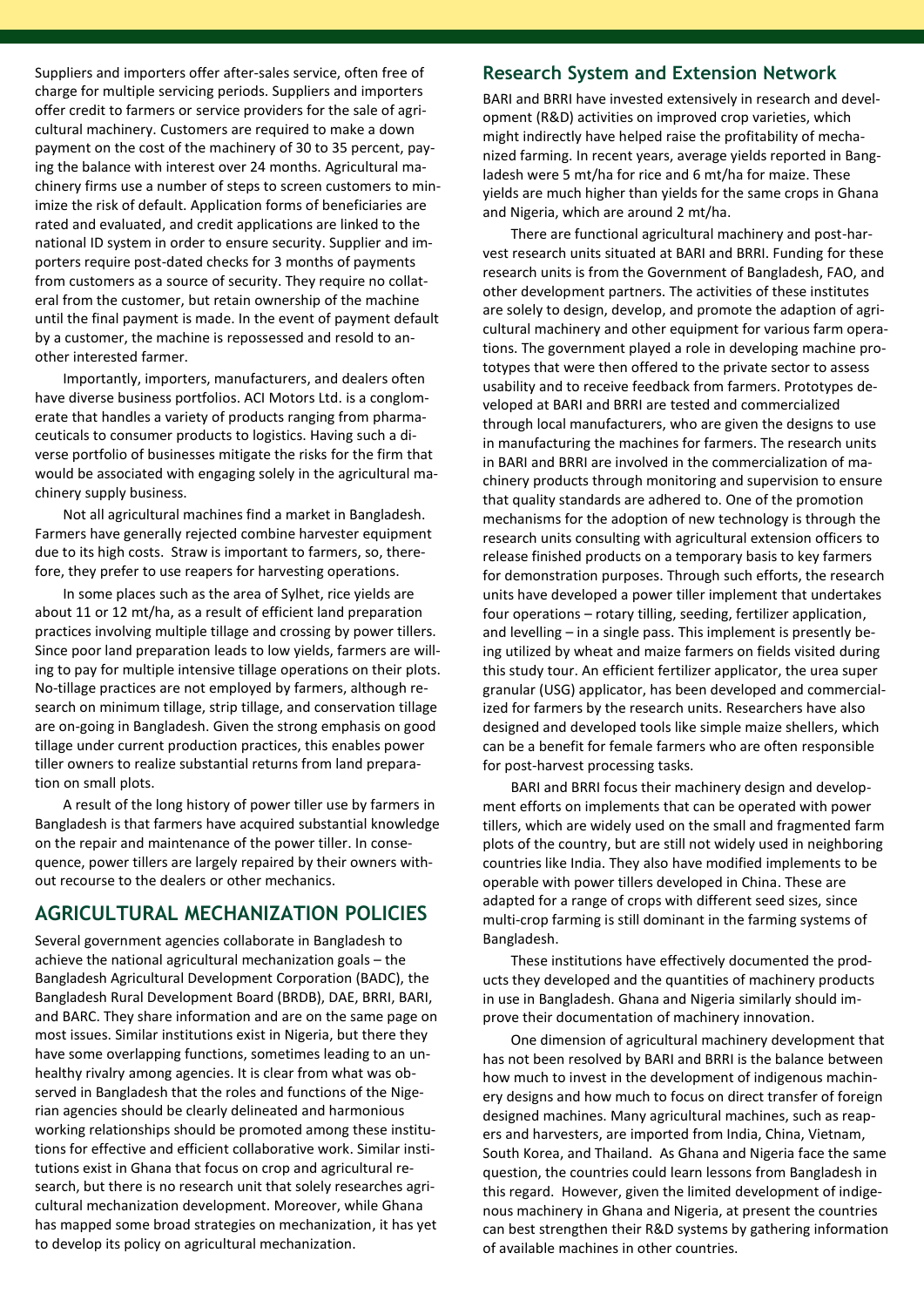The extension system in Bangladesh is quite strong. The Department of Agricultural Extension has 26,000 staff across the country, realizing a relatively high extension staff-to-farmer ratio. Nigeria only within the last three years created a department dedicated to agricultural extension in the Federal Ministry of Agriculture and Rural Development. The seemingly better extension network in Bangladesh might have helped in strengthening awareness about agricultural mechanization options, but also more broad technology dissemination, which indirectly made more intensive mechanization profitable for farmers.

#### **Infrastructure**

Based on visual observations from the field, the access of farmers to roads is better in Bangladesh than in Nigeria or Ghana. Better road quality, transportation networks, and access to those networks certainly has helped overall demand for agricultural intensification and the expansion among farmers in the use of agricultural machinery.

#### **Bank loans**

In Bangladesh, interest rates on government bank loans for farmers are between 7 and 8 percent per annum, which is lower than interest rates in Nigeria and Ghana. However, the bureaucratic processes involved in accessing this type of loan in Bangladesh makes it unattractive for farmers to take loans from government banks. Interest rates on commercial bank loans for machinery importers or suppliers is between 17 and 18 percent while, importers and suppliers extend credit facilities to farmer customers at an interest rate of 22 percent per annum. Nonetheless, this interest rate is slightly lower than rates in both Nigeria and Ghana.

#### **Tariff and Tax Policies**

In Bangladesh, the governments tariff policies have had mixed results. Import tariffs for power tillers and tractors from China were removed after the 1988 flood, and this removal of tariffs coincided with a rapid growth in imports. Conversely, the government has placed higher tariffs on raw materials for local manufacturing, with these tariffs ranging between 20 and 60 percent. The Government of Bangladesh grants tax exemptions for importing finished agricultural machinery products. However, it charges between 5 and 40 percent import duties on spare parts for agricultural machinery.

#### **Relatively Unclear Role of Subsidies**

Bangladesh provides subsidies to encourage farmers to purchase some of the less widely adopted machines, like transplanters or harvesters. The subsidy is paid directly to the supplier or importer after delivery and fulfillment of all documentation by the relevant agencies. Subsidies are not provided for power tillers and tractors, which are already widely adopted throughout the country. There is a very high subsidy for fertilizer for all farmers and for other technologies for selected farmers.

The effect of subsidies on mechanization growth in Bangladesh is unclear at this point. The adoption of power tillers and 4WTs expanded significantly in Bangladesh without major subsidies. It is important to note that the effectiveness of subsidies depends on appropriate targeting, and subsidies for agricultural machinery need to be complemented by appropriate technologies and infrastructure. Ghana and Nigeria, through a process of collaboration with experts in Bangladesh, can learn how Bangladesh has or has not been able to avoid inefficiencies often associated with subsidy programs in order to inform the design of

their efforts to increase farmer use of agricultural machinery in their own countries.

In Bangladesh, government is not involved in the direct importation and supply of agricultural machinery. If the government decides to procure machinery for its farmers, it procures them from local suppliers and importers through competitive tendering. This is typically not the case in Ghana or Nigeria.

## **REFLECTIONS**

The private sector in Bangladesh is playing a leading role in agricultural mechanization efforts there. Local manufacturing of spare parts grew in response to increasing demand coupled with increased importation of machinery parts and engines from abroad, particularly China. Generally, service providers are able to recover half the cost of a thresher in one season. In areas where there are three crop rotations in a year, the thresher operator is able to recover the full cost of a thresher in a year. The cost of a power tiller is usually recovered in two years.

Bangladesh farming enjoys intensive use of irrigation and high crop intensity. Increased investments into public irrigation can significantly raise the demand for Bangladesh-type smallscale mechanization in Nigeria and Ghana. Bangladesh has a total land area of about  $144,000$  km<sup>2</sup> (14.4 million ha), a cultivable area of 8.5 million ha, of which 70 percent is irrigated. This allows for multiple crop rotations, leading to an average cropping intensity of about 200 percent nationwide. Nigeria has a total land area of 92.3 million ha, 70 percent of which is arable, and only about 50 percent of the arable land is cultivated. Irrigation development in Nigeria is also far below potential with many large scale irrigation schemes only partially developed or utilized. Additionally, the heavy reliance on rainfed farming is a major constraint to production in Nigeria, while in Ghana only 11 percent of cropland is irrigated. Cropping intensity and output could be greatly improved in both Nigeria and Ghana if the schemes are made to function at optimal capacities.

In Bangladesh, mechanization service providers double as farmers – they own and operate farm machinery, such as power tillers, transplanters, and threshers, for hiring purposes. Some service providers also rent water pumps for irrigation. One service provider visited rendered threshing services to about 100 farmers for 15 days. Experience in Bangladesh shows that such a system is effective in meeting the mechanization needs of smallholder farmers.

In Ghana and Nigeria, the role of the private sector in mechanization service provision has become increasingly recognized. Ghana and Nigeria have shifted from traditional systems of government-managed hiring units to private-sector managed hiring enterprises, such as Agricultural Equipment Hiring Enterprises (AEHE) in Nigeria and Agricultural Mechanization Service Enterprise Centers (AMSEC) in Ghana. In these schemes, the government is responsible for various management decisions, such as locations, types of machines to be stocked, and how beneficiary farmers will be selected. The experience in Bangladesh shows that, in the long-run, these functions can be and should be transferred to the private sector, as the private sector is more likely to have a comparative advantage in these decisions.

In Nigeria, the majority of farmers are smallholder farmers, but past mechanization efforts focused on the provision of tractors of between 60 and 75 hp, a size of tractor which is beyond the reach of most smallholder farmers. In consequence, in Nigeria the tractor density is low at 0.027hp/ha. There is no doubt that the popularization of power tiller use in Bangladesh has